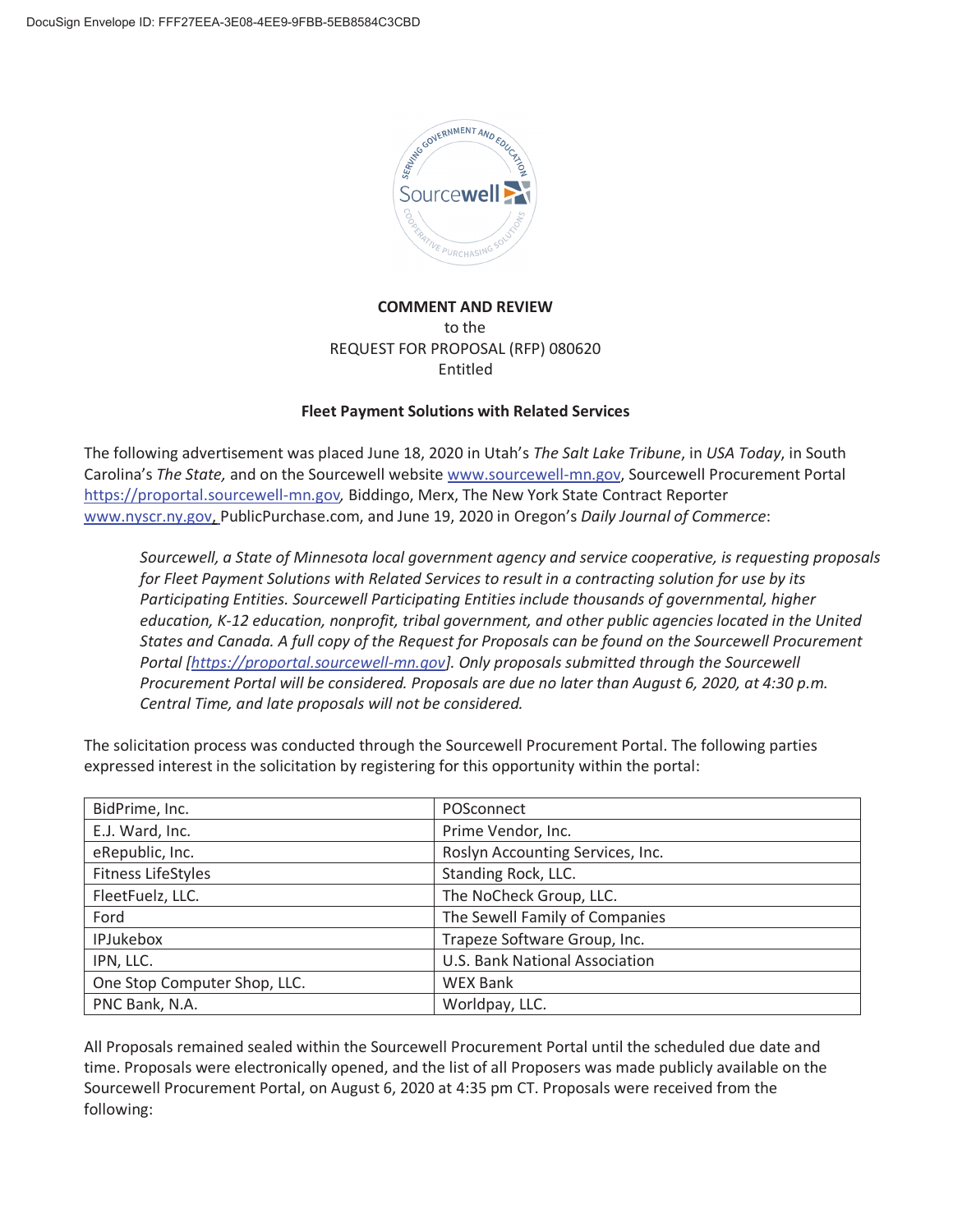## Sourcewell Page **2** of **4**

FleetFuelz, LLC. The NoCheck Group, LLC. U.S. Bank National Association WEX Bank

Proposals were reviewed by the Proposal Evaluation Committee:

James Voelker, CPCM, CFCM, Procurement Lead Analyst Brandon Town, CPSM, CPSD, Procurement Analyst Michael Muñoz, CPPB, Procurement Analyst Craig West, Procurement Analyst

### **The findings of the Proposal Evaluation Committee are summarized as follows:**

The Proposal Evaluation Committee applied the Sourcewell RFP evaluation criteria and determined that all proposal responses met the scope and mandatory submittal requirements and were evaluated.

U.S Bank Corporate Payment Systems is a national bank offering fleet payment solutions for Participating Entities throughout the United States and Canada. Their Voyager Fleet Card is accepted at more than 320,000 fuel and maintenance locations in all 50 states and Puerto Rico. In addition, their Mastercard Fleet Card can be used anywhere Mastercard is accepted, including Canada. U.S. Bank is ready to provide support to Participating Entities with 24/7 fuel and maintenance authorization, emergency roadside assistance, fuel and maintenance location service, and driver support. They are offering fee, incentive and rebate structures that are competitive within the industry.

WEX Bank offers access to their proprietary, closed-loop network to provide fleet payment solutions to Participating Entities. Their fleet payment solutions are accepted at more than 95% of retail fuel locations in the United States and over 2400 locations in Canada. WEX Bank offers 24/7 customer support, including multi-lingual call support currently staffed with French Canadian and Spanish speaking representatives with access to a "Language Line" providing translation in over 170 languages. Participating Entities will also benefit from their robust fee, incentive and rebate plans.

For these reasons, the Sourcewell Proposal Review Committee recommends award of Sourcewell Contract #080620 to:

U.S. Bank Corporate Payment Systems 080620-USB WEX Bank 080620-WEX

The preceding recommendations were approved on August 24, 2020.

DocuSigned by: James Voelker  $-15F6CCFFA61E4A0...$ 

James Voelker, CPCM, CFCM, Procurement Lead Analyst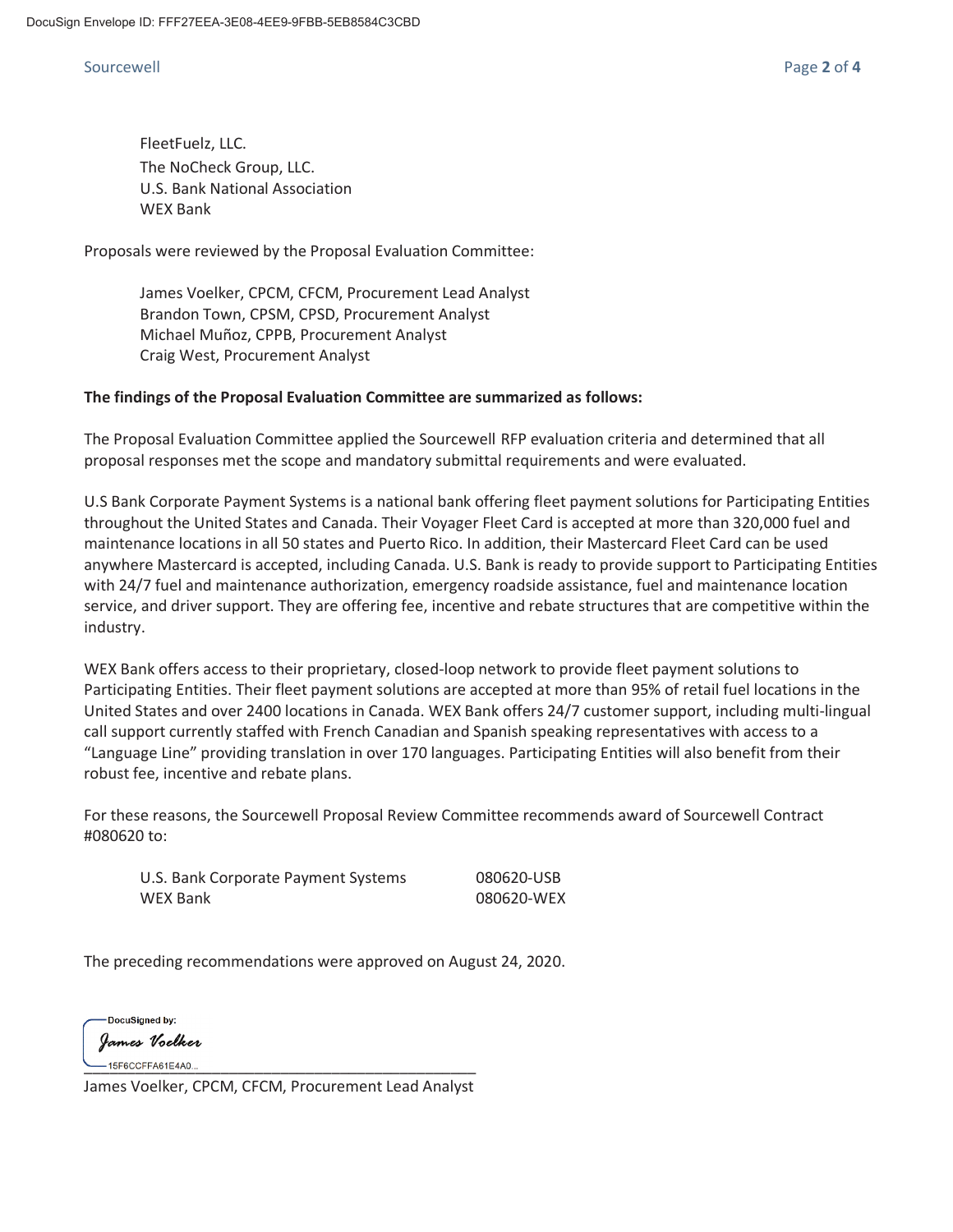DocuSigned by: Brandar Tour -7BCA93CD6377421..

Brandon Town, CPSM, CPSD Procurement Analyst

DocuSigned by:  $10/2$ 0B0204E40D3E445..

Michael Muñoz, CPPB, Procurement Analyst

Docusigned by:<br>Craig West<br>—7F41572C858B4BA...

Craig West, Procurement Analyst